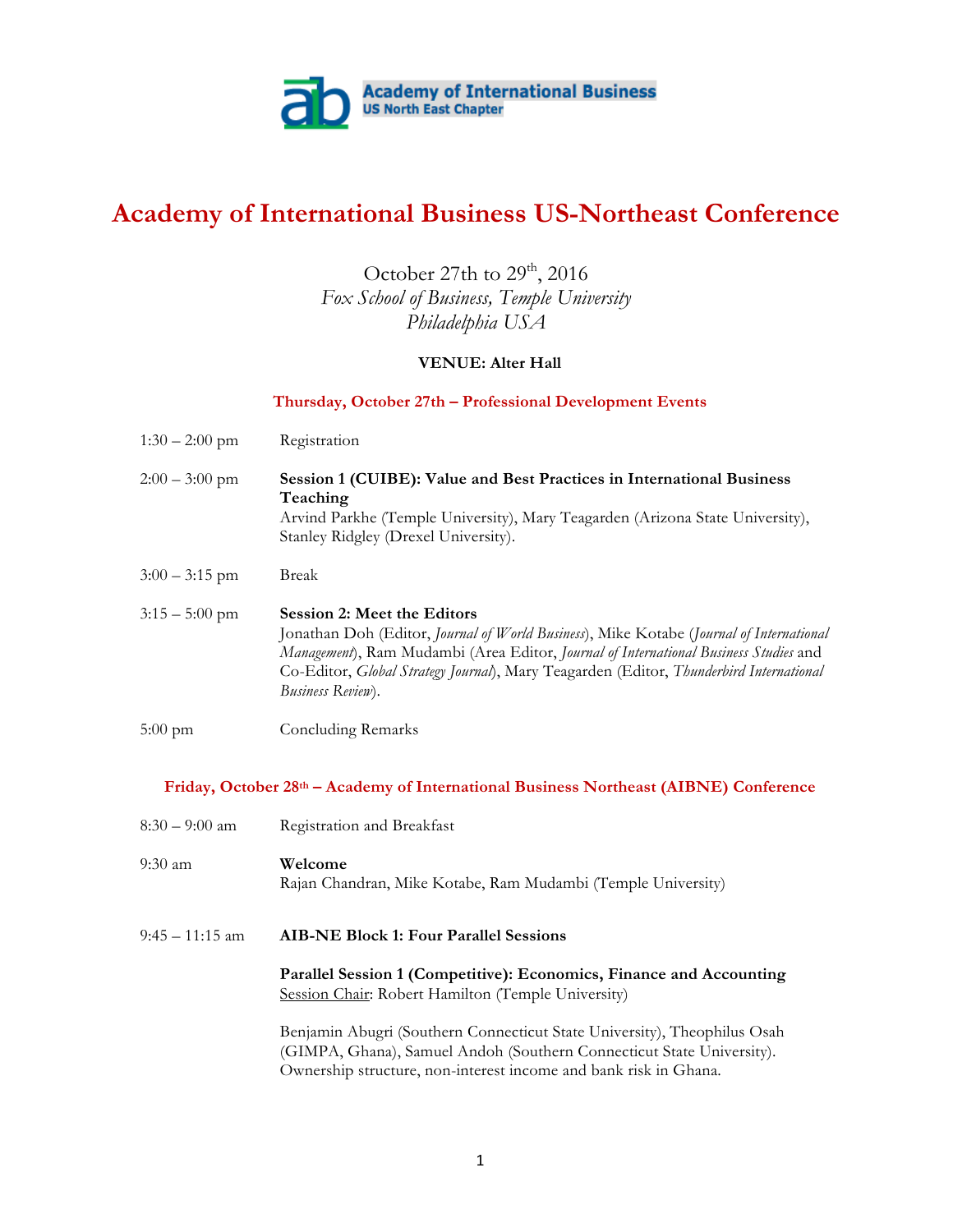

Ari Van Assche (HEC Montreal), Jo Van Biesenbroeck (KU Leuven). Functional Upgrading in China's Export Processing Sector.

Botao An, Bulent Aybar (Southern Connecticut State University). Determinants of Capital Structure and Degree of Internationalization: An Empirical Analysis of Emerging Market Firms in Pre and Post Global Financial Crisis Period.

Jean Boddewyn (Baruch College, City University of New York). Reciprocity as an Alternative Governance Mode Applicable to Market Entry and Operation.

### **Parallel Session 2 (Competitive): Human Resources and Organizational Behavior**

Session Chair: Mary Teagarden (Arizona State University)

Kerri Anne Crowne (Widener University). Does Cultural Intelligence have an impact on Transformational Leadership beyond Personality?

Amir Shoham (Temple University), Tamar Almor (School of Business Administration, The College of Management, Israel), Sang Mook Lee (Penn State Great Valley). Encouraging environmental sustainability through gender: A microfoundational approach using linguistic gender marking.

Roy Lynn Godkin, Mikko Rajamáki (Lamar University). China-focused organizational behavior research 1991-2015.

Mathew Abraham, Maniam Kaliannam, Mohan Avvari (The University of Nottingham Malaysia). A Qualitative Investigation of Recruitment and Selection in Small and Medium Enterprises: Unravelling the evidence of Person-Job and Person-Organisation Fit.

Luis Ortiz (New Mexico Highlands University). Going beyond the norm Organizational Citizenship Behavior (OCB) in an Academic Environment: Can an employee recover?

Svetlana Serdukov (NEOMA Business School, France), Alex Bitektine (HEC Montreal). Exploring socially oriented economic models: Stakeholder interactions, development paths, and knowledge trajectories.

# **Parallel Session 3 (Interactive): Paper Development Session 1**

Session Chair: Rebecca Geffner (Temple University)

Prince Baah-Peprah (University of Adger, Norway). Analysis of institutions and organisations influencing foreign direct investment (FDI) in frontier economies: A case of Tanzania.

Rebecca Geffner (Temple University), Mohamed Rhaihat (Ecole des Ponts Business School, France), Saliha Loucif (US Department of Commerce, Office of Africa). Global value chains in "agribiz" for Morocco and Mozambique: Towards better integration for sustainable growth.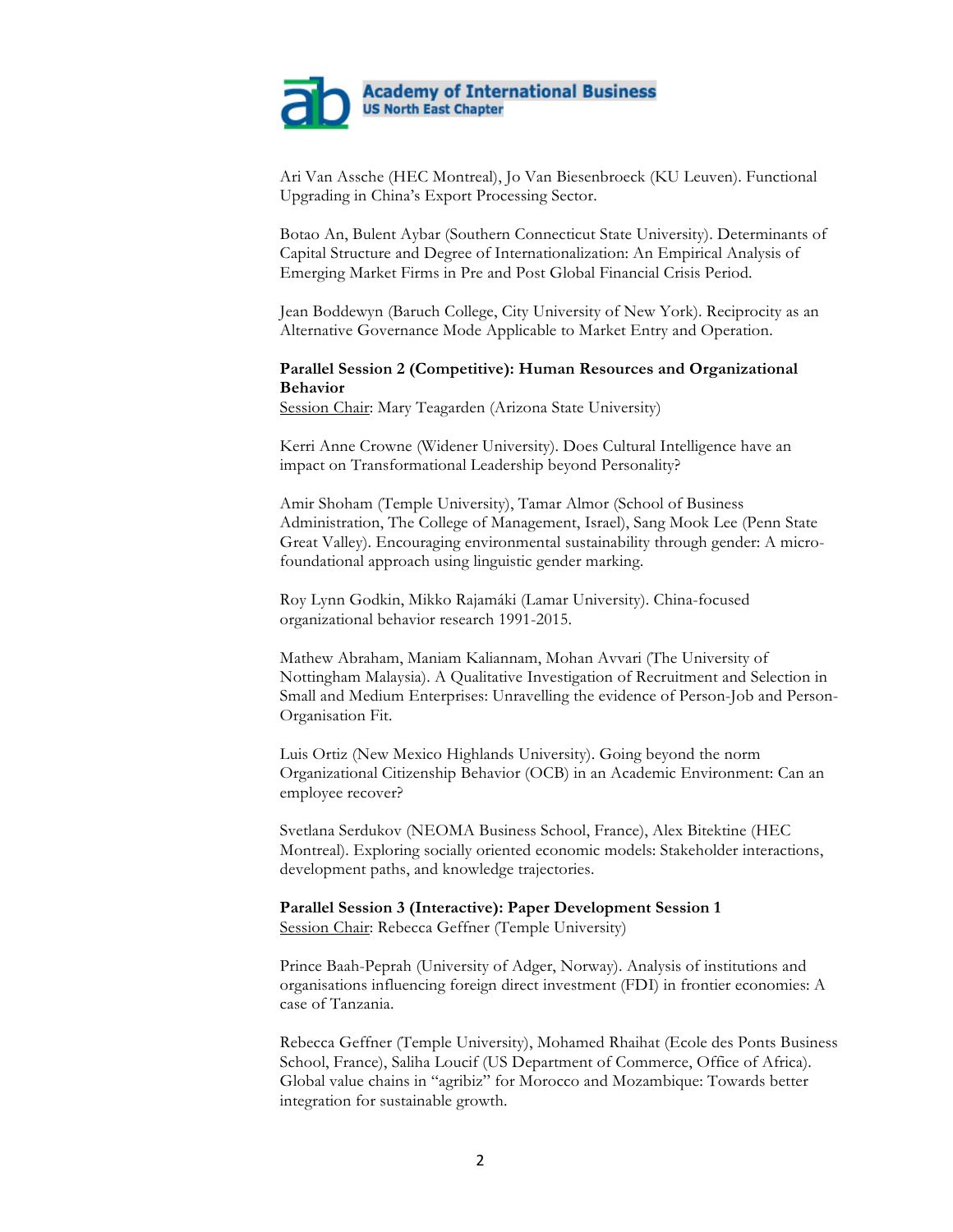

Leila Khoshghadam, Hamed Yousefi (Old Dominion University). Opportunities of foreignness for MNEs investing in a developing country; Marketing and Financial approach.

Yang Liu (Southern New Hampshire University). A Bidirectional Model of FDI and Host Country's Economic Development and Reformation – Evidence from China.

Alexander Berman, Ram Mudambi and Amir Shoham (Temple University). Language Structure and its Effects on Behavior: A Study Evaluating the Association of Structural Differentiation of Languages and Innovation.

Hanif Haghshenas (Universiti Teknologi Malaysia), Cameron Richards (Southern Cross University, Australia). The mobile ecosystem and virtual acculturation: An emerging "invisible web" of human civilization.

Li Shen (Penn State DuBois). Study on Market of Local Luxury Products in Beijing and Tianjin, China.

**Parallel Session 4 (Panel 1): The Winners and Losers of Free Trade** Session Chair: Richard Hoffman (Salisbury University)

Alan Zimmerman (College of Staten Island, CUNY). How Free Trade benefits Small Nations: The case of Ireland.

Richard Hoffman (Salisbury University). Who has been helped and hurt by NAFTA.

Luis Ortiz (New Mexico Highlands University). The Successes and Failures of NAFTA: Views from Mexico.

### 11:15 – 11:30 am Break

### 11:30 am – 1:00 pm **AIB-NE Block 2: Four Parallel Sessions**

### **Parallel Session 1 (Competitive): Global Cities**

Session Chair: John Cantwell (Rutgers University)

Feng Shen (Saint Joseph's University). Sustainability and Foreign Direct Investment: A Content Analysis on Mission Statements of Chinese National Economic and Technological Development Zones.

James Fairfield-Sonn (University of Hartford). Hosting the Summer Olympic Games: Impact on Global Cities and International Business.

Thomas Anderson (Bureau of Economic Analysis). Urban Location Choice by Foreign Direct Investors in the United States.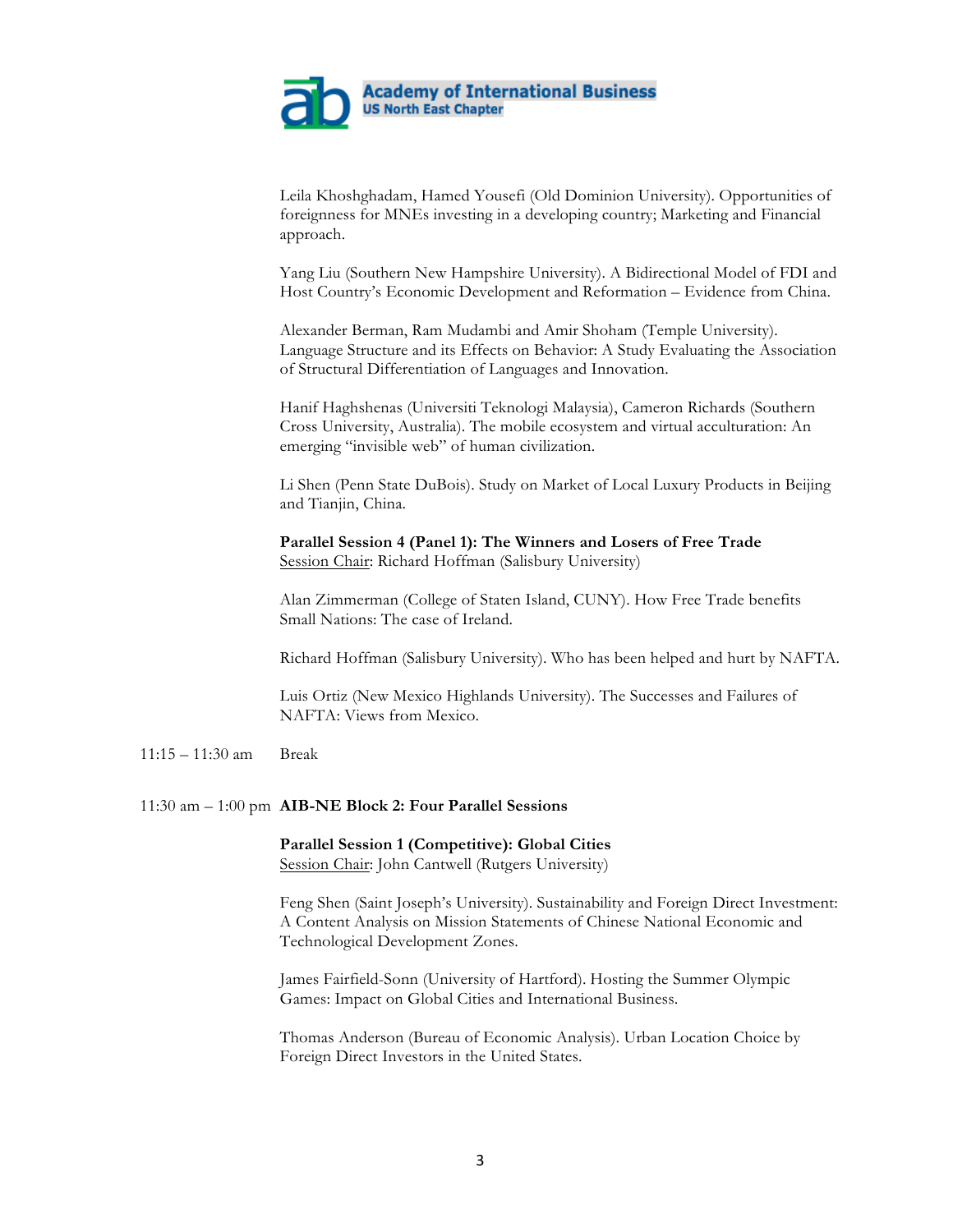

Salma Zaman and John Cantwell (Rutgers University). Which Cities are Becoming More Globalized, and Why? A Study of Changing Degrees of Reliance on Global Technological Knowledge Sourcing.

### **Parallel Session 2 (Interactive): Cities and Innovation**

Session Chair: Ari Van Assche (HEC Montreal)

Bongo Chimaeze Adi (Lagos Business School). Tackling the Transportation Challenge in Lagos.

Jack Marr (Boise State University). Clusters in the Wilderness: Knowledge Spillovers through Informal Trust Ties based on Outdoor Recreation.

Abdullah Alhumoud (American University of Ras Alkhaimah). Falling oil prices and its affect on the Stock Markets of the GCC Global Cities.

Hirohisa Shimura (Temple University Japan). Thrives for R&D productivity improvement for Japanese companies from 1980 to 2006: Investigation on domestic M&A to cross border M&A shifts.

Muqbil Burhan (FORE School of Management New Delhi, India), Sudhir Jain (Indian Institute of Technology Delhi, India). Factors affecting Patent Portfolios in Public Research: A Case of Public Funded Research Organizations in Emerging Economy.

Jing'an Tang (Sacred Heart University), Jianzu Wu (Lanzhou University, China). What You See is What You Do: The Role of TMT Attention in Foreign Entry Decisions.

### **Parallel Session 3 (Interactive): Paper Development Session 2** Session Chair: Crystal Jiang (Bryant University)

Crystal Jiang (Bryant University), Qin Yang (Robert Morris University), Grace Chun Guo (Sacred Heart University). The Effect of Government Involvement on Chinese Firms' Entrepreneurial Activities: Invisible Hand, Helping Hand or Grabbing Hand?

John Clarry (Rutgers University). Innovation and knowledge sharing across spatial and inter-corporate lines: the case of the automotive safety sector.

Jane Frankel (Temple University). Human Networks: Expanding your business with International Activity.

Hwansung Ju, Ahreum Lee and Ram Mudambi (Temple University). City center as a core of innovation: From a study on Philadelphia and San Diego patent data.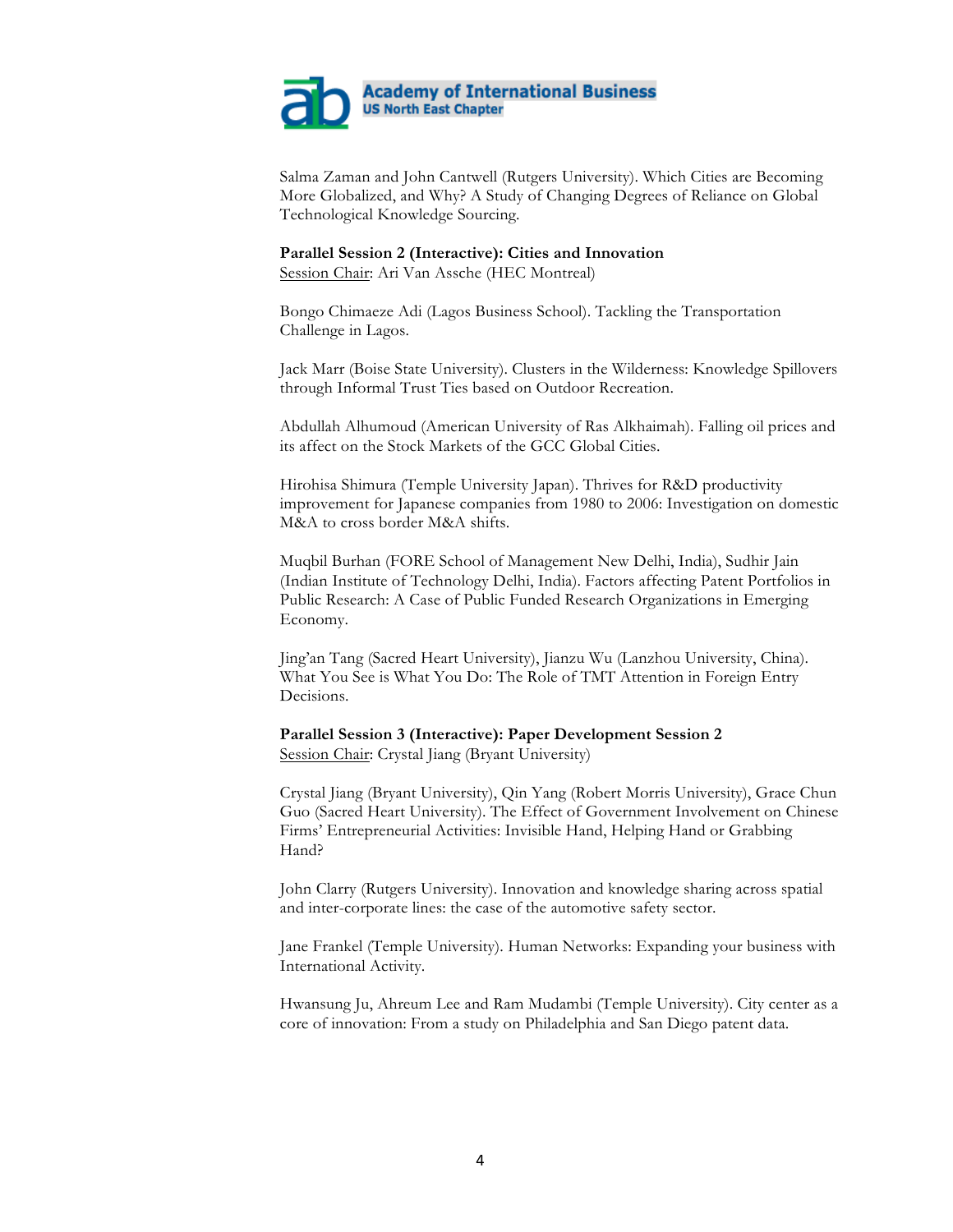

|                  | Parallel Session 4 (Panel 2): South Asia in Global Trade<br>Session Chair: Mohammad Elahee (Quinnipiac University)                                                                                                                                                                                                                                     |
|------------------|--------------------------------------------------------------------------------------------------------------------------------------------------------------------------------------------------------------------------------------------------------------------------------------------------------------------------------------------------------|
|                  | Sameer Vaidya (Texas Wesleyan University). India's Global Aspirations and<br>Regional Responsibilities: Can SAARC bring India closer to its Neighbors.                                                                                                                                                                                                 |
|                  | Feisal Murshed (Kutztown University of Pennsylvania). From Crisis Management to<br>Economic Development: Insights from Bangladesh.                                                                                                                                                                                                                     |
|                  | Mohammad Elahee (Quinnipiac University). Lessons from the EU: What the Small<br>South Asian Countries Can Expect from SAARC.                                                                                                                                                                                                                           |
| $1:00 - 2:15$ pm | Panel 3: Lunch and Industry expert panel<br>Lauren Swartz, Director of International Business Investment, City of Philadelphia                                                                                                                                                                                                                         |
| $2:15 - 3:30$ pm | Panel 4: International Entrepreneurship<br>Panelists: David Deeds (St. Thomas University), Liesl Riddle (George Washington<br>University), Siri Terjesen (American University, chair)                                                                                                                                                                  |
|                  | Panel 5: NGOs, Global Governance and Value Creation in International<br><b>Business: A Look Back and a Gaze Ahead</b><br>Panelists: Jonathan Doh (Villanova University, chair), Kate Odziemkowska<br>(Wharton School, University of Pennsylvania), Li Quan (Shanghai International<br>Studies University), Hildy Teegen (University of South Carolina) |
| $3:30 - 3:45$ pm | <b>Break</b>                                                                                                                                                                                                                                                                                                                                           |
| $3:45 - 5:00$ pm | <b>AIB-NE Block 3: Four Parallel Sessions</b>                                                                                                                                                                                                                                                                                                          |
|                  | Parallel Session 1 (Competitive): Norms and Culture<br>Session Chair: Marina Papanastassiou (Middlesex University)                                                                                                                                                                                                                                     |
|                  | Yong Wang (Ohio University), Joicey Wei (SIM University, Singapore) and Valerie<br>Wang (Malone University). Comparing Ad Humor between Developed and<br>Developing Countries.                                                                                                                                                                         |
|                  | Jing Feng (Farmingdale State College, SUNY), Leigh Liu (Georgia State University).<br>Innovation Norms: A New Explanation of How National Culture Shapes<br>Innovation.                                                                                                                                                                                |
|                  | Marina Papanastassiou (Middlesex University, UK), Shasha Zhao (Middlesex<br>University, UK), Evis Sinani (Copenhagen Business School, Denmark), Yiannis<br>Basiakos (Athens University, Greece). Robert Pearce (University of Reading, UK).                                                                                                            |

Basiakos (Athens University, Greece), Robert Pearce (University of Reading, UK). Unfolding Dyadic (Mis)Perceptions of Decision Making between Headquarters and Subsidiaries: Empirical Evidence from Greece.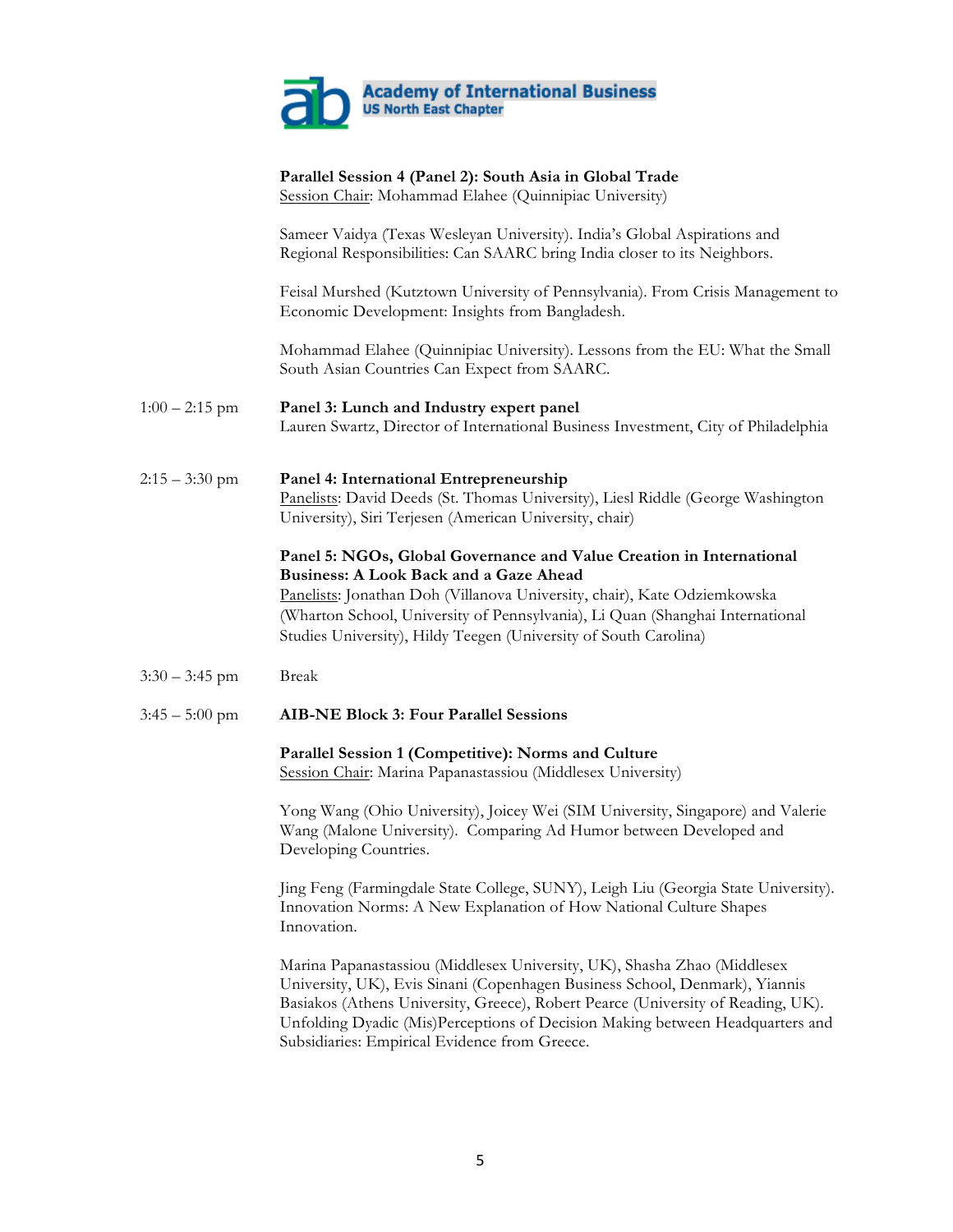

Aycan Kara (Indiana University Southeast), Mark Peterson (Maastricht University, Netherlands), Mikael Søndergaard (Aarhus University, Denmark). Within-country regional culture: theory, issues, and empirical examples.

**Parallel Session 2 (Competitive): Challenging Institutional Environments** Session Chair: Jay Choi (Temple University)

Aminu Mamman (University of Manchester, UK), Ken Kamoche (University of Nottingham, UK), Chris Rees (University of Manchester, UK). Towards explaining African managers' understanding of globalization.

Bongo Chimaeze Adi (Lagos Business School, Nigeria). Internationalizing Lagos, Nigeria Mega-City: The Challenge of Competitiveness.

Saeb Al Ganideh (Al Zaytoonah University of Jordan). Surviving the surge of Syrian refugees: Amman city local businesses versus Syrian eateries.

Mario Norbis and Iddrisu Awudu (Quinnipiac University). Optimizing the port clearance time reduction during importation: A case study of Ghana.

#### **Parallel Session 3 (Interactive): Paper Development Session 3**

Session Chair: Jeff Podoshen (Franklin & Marshall College and Rutgers University)

Yiwei Fang, Jeffrey Podoshen (Franklin & Marshall College and Rutgers University), Muhammad Shahzad (University of Gujrat, Pakistan), Jing Zhao (Wuhan University, China), Susan Andrzejewski (California State University, Channel Islands). An Exploratory Comparison of Materialism and Conspicuous Consumption in Three Nations: Pakistan, China and the United States.

José Gavidia (College of Charleston). ERP as a Vehicle for Inter-Organizational Knowledge Transfer.

Jeffrey Siekpe (Tennessee State University). Internet Use: A Prediction for Performance Improvement Using Classification.

Johnny Graham (Temple University). Strategic Response to Brand Appropriation: A Case Study of Timberland's Multi-Segment Approach.

Athanasios Mihalakas (SUNY Brockport). The Rochester Photonics Cluster – Global Competition and the Role of Government Assistance.

Silin Huang, Jiaxin Ma and Sai Ho Kwok (Hong Kong University of Science and Technology). An Enhanced Iterative Approach for Practical Implementation of Artificial Neural Network in Stock Price Prediction.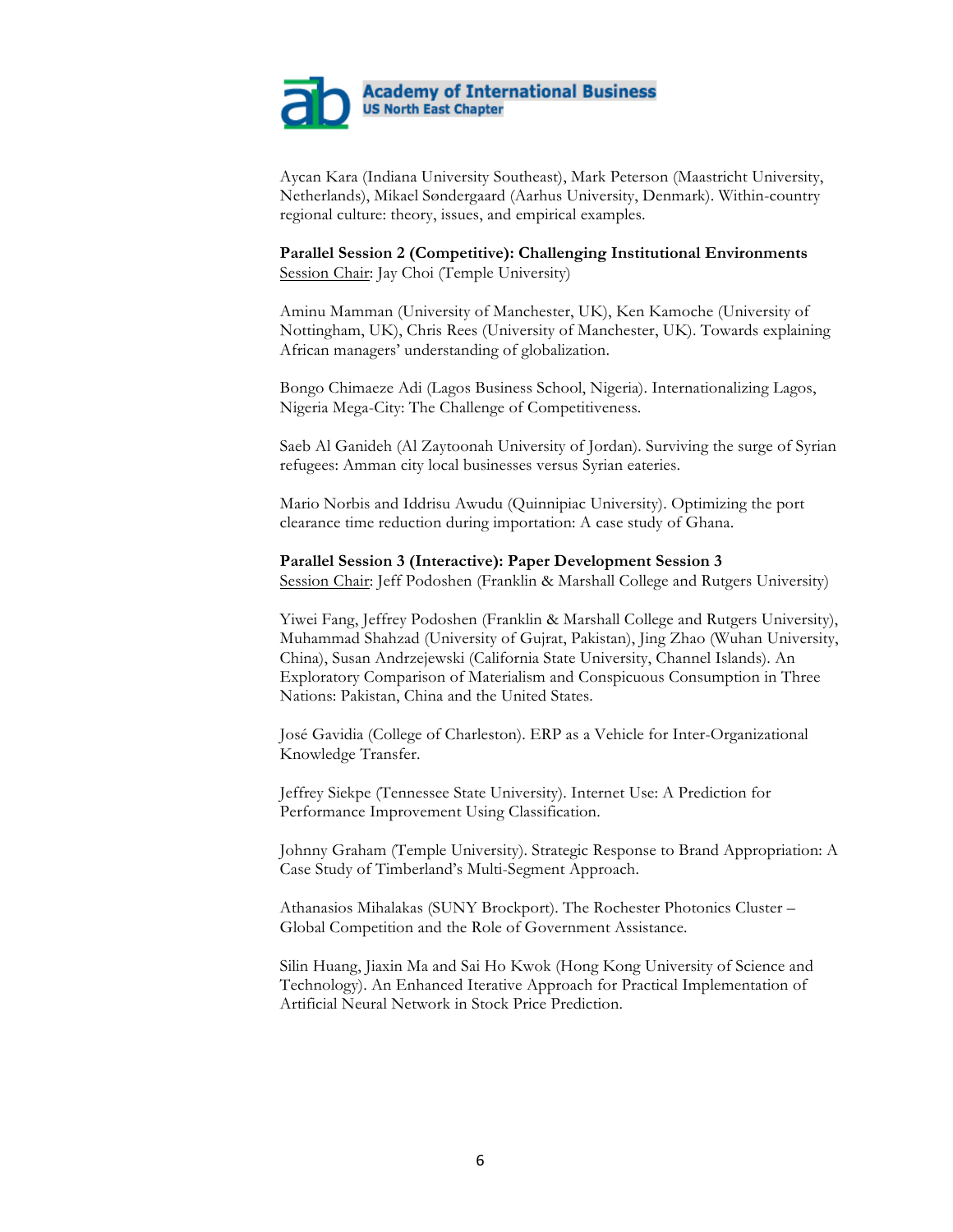

|                   | Parallel Session 4 (Panel 6): Winds of Changes in the Middle East<br>Session Chair: Massood Samii (Southern New Hampshire University)               |
|-------------------|-----------------------------------------------------------------------------------------------------------------------------------------------------|
|                   | Massood Samii (Southern New Hampshire University). Iran-West Nuclear Deal:<br>One year After.                                                       |
|                   | Farid Sadrieh (Quinnipiac University), Iran's Evolving Diplomatic and Trade<br>Relations- New Realignment in the Middle East.                       |
|                   | Jason MacDonald (Boise State University). Privatization of SOEs in Saud Arabia:<br>Challenges and Opportunities.                                    |
|                   | Saeb Ganideh (Al Zaytoonah University of Jordan). Shia-Sunni Schism in the<br>Middle East and its impact on the business environment in the region. |
| $5:00 - 5:15$ pm  | <b>Concluding Remarks</b>                                                                                                                           |
| $5:15$ pm         | Shuttle to Hotel                                                                                                                                    |
| $6:15$ pm         | Shuttle to Reception                                                                                                                                |
| $6:30 \text{ pm}$ | Welcome Networking Reception                                                                                                                        |
| $8:30 \text{ pm}$ | Shuttle to Conference Hotel                                                                                                                         |

### **Saturday, October 29th – Academy of International Business Northeast (AIBNE) Board Meeting and Conference**

- 8:30 9:30 am Registration and Breakfast (Combined Event)
- 9:30 9:45 am Welcome Remarks
- 9:45 10:30 am **PLENARY** 1: Chair: Bertrand Guillotin, Temple University Keynote: Sharon Belenzon, Duke University
- 10:30 11:00 am Break
- 11:00 am–12:15 pm **AIB-NE Block 4: Four Parallel Sessions**

**AIBNE: Executive Board Meeting (members only)**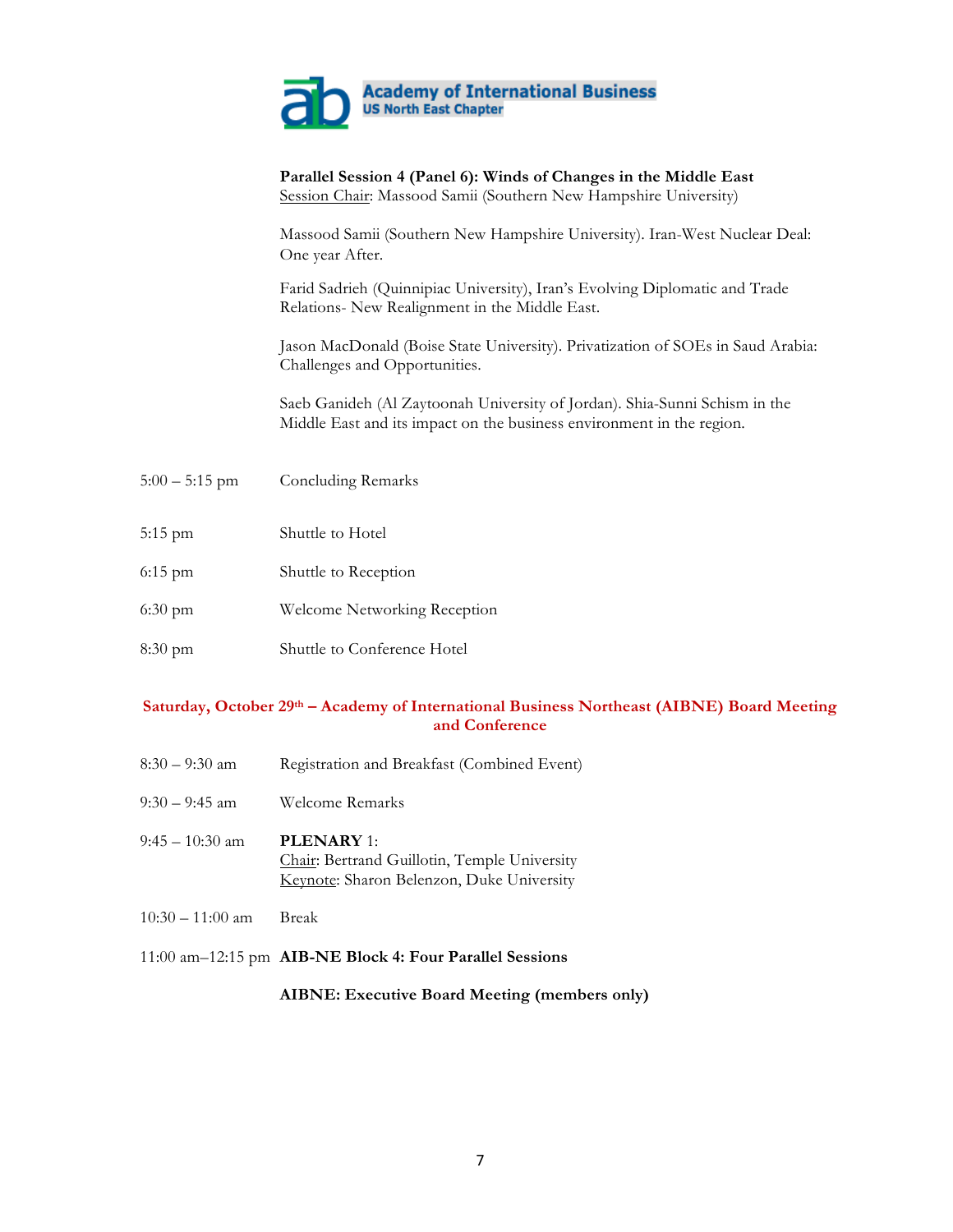

### **Parallel Session 1 (Competitive): Alliances, Networks and Catch-up Processes**

Session Chair: John Clarry (Rutgers University)

Gladys Torres Baumgarten (Ramapo College of New Jersey), Kofi Afriyie (New York University). Drivers of Internationalization in Family Firms.

Viacheslav Iurkov and Gabriel García Benito (BI Norwegian Business School). Domestic alliance networks and the foreign divestment decisions of firms.

John Clarry (Rutgers University). Clusters, Competition, and Corporations in Emerging Markets: The Case of National Film Industries in Asia.

Kristin Brandl (University of Reading, UK), Vittoria Scalera (University of Amsterdam), Ram Mudambi (Temple University). The direct and indirect impact of governments on the technological catch-up of emerging markets: The case of the Indian pharmaceutical industry.

**Parallel Session 2 (Competitive): Boundary-spanning and Knowledge Sharing** Session Chair: Xinlu Qiu (NHH – Norwegian School of Economics)

Chun-Ping Yeh (National Taiwan University). MNE's Subsidiary Staffing Decisions in Different Culture-Distant Countries.

Lingling Wang (Worcester State University), Samii Massood and Bo Fan (Southern New Hampshire University). Knowledge Transfer in International Joint-ventures: Comparative Analysis from Foreign and Chinese Partners.

Xinlu Qiu and Sven Haugland (NHH – Norwegian School of Economics). Roles of boundary spanner's regulatory focus on knowledge acquisition and leakage in alliances

Mine Doyran (Lehman College, CUNY). Porter-Diamond Model of Competitive Advantage: Insights from the Garment Industrial Sector in Two Emerging Countries.

### **Parallel Session 3 (Interactive): Competing in Global Markets**

Session Chair: Valentina Marano (Northeastern University),

Kalyanaram Gurumurthy (City University of New York; Tata Institute; NMIMS University), Gordhan Saini and Pritha Banerjee (Tata Institute of Social Sciences, India). The Role of Brands in Recruitment: Mediating Role of Employer Brand Equity.

Alan Zimmerman and Deepa Aravind (College of Staten Island, CUNY). Targeting the imitation and counterfeiting of innovations: protective mechanisms and strategies used by firms.